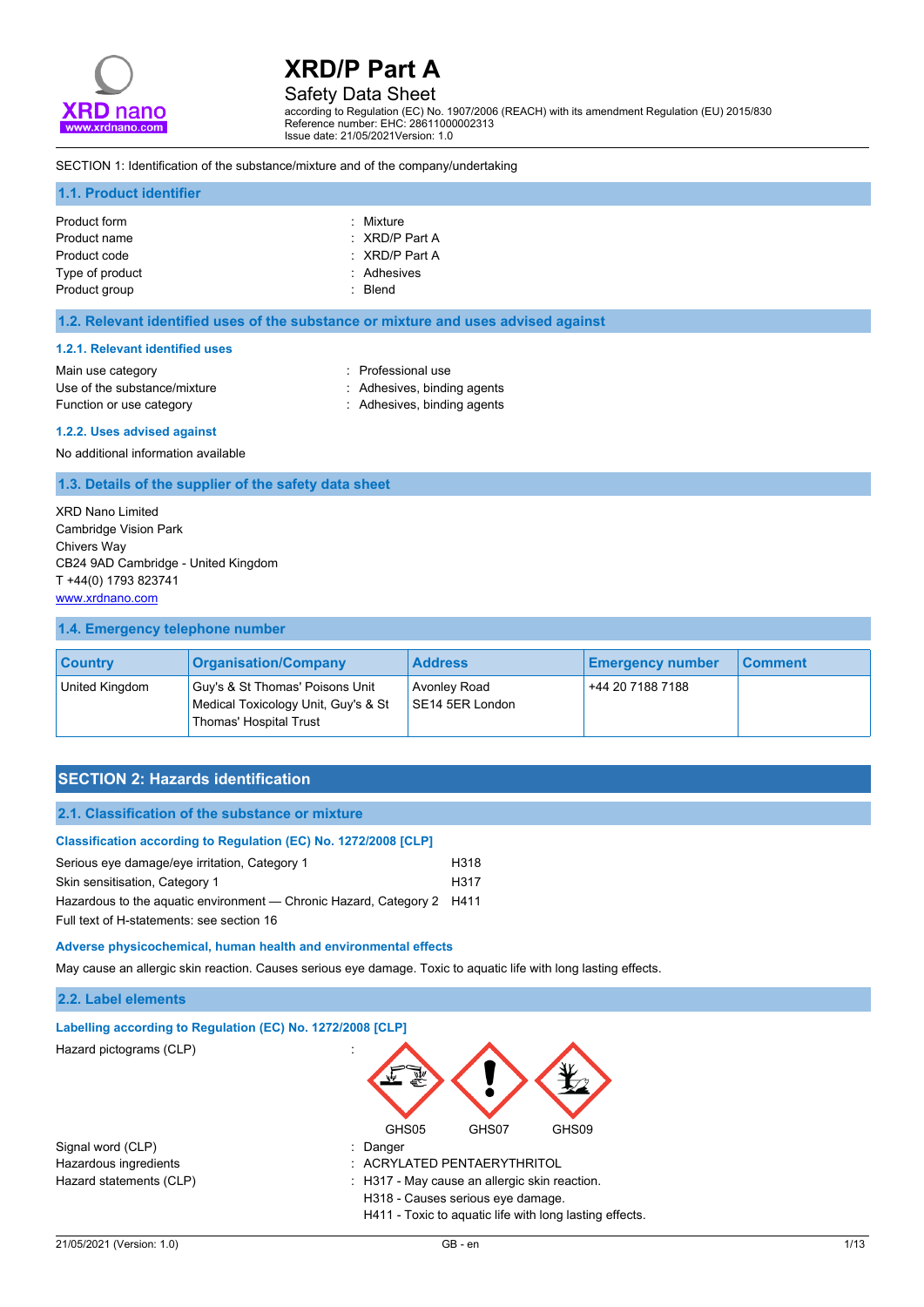## Safety Data Sheet

according to Regulation (EC) No. 1907/2006 (REACH) with its amendment Regulation (EU) 2015/830

| Precautionary statements (CLP)                                                                           | : P261 - Avoid breathing dust/fume/gas/mist/vapours/spray.<br>P272 - Contaminated work clothing should not be allowed out of the workplace.<br>P273 - Avoid release to the environment.<br>P280 - Wear protective gloves/protective clothing/eye protection/face protection/hearing<br>protection.<br>P302+P352 - IF ON SKIN: Wash with plenty of water.<br>P305+P351+P338 - IF IN EYES: Rinse cautiously with water for several minutes. Remove<br>contact lenses, if present and easy to do. Continue rinsing.<br>P310 - Immediately call a POISON CENTER or doctor.<br>P321 - Specific treatment (see supplemental first aid instruction on this label).<br>P333+P313 - If skin irritation or rash occurs: Get medical advice/attention.<br>P362+P364 - Take off contaminated clothing and wash it before reuse.<br>P391 - Collect spillage.                                                                                                  |
|----------------------------------------------------------------------------------------------------------|--------------------------------------------------------------------------------------------------------------------------------------------------------------------------------------------------------------------------------------------------------------------------------------------------------------------------------------------------------------------------------------------------------------------------------------------------------------------------------------------------------------------------------------------------------------------------------------------------------------------------------------------------------------------------------------------------------------------------------------------------------------------------------------------------------------------------------------------------------------------------------------------------------------------------------------------------|
|                                                                                                          | P501 - Dispose of contents/container to hazardous or special waste collection point, in<br>accordance with local, regional, national and/or international regulation.                                                                                                                                                                                                                                                                                                                                                                                                                                                                                                                                                                                                                                                                                                                                                                            |
| Labelling according to: exemption for packages of a capacity of 125ml or less<br>Hazard pictograms (CLP) |                                                                                                                                                                                                                                                                                                                                                                                                                                                                                                                                                                                                                                                                                                                                                                                                                                                                                                                                                  |
|                                                                                                          | GHS05<br>GHS07<br>GHS09                                                                                                                                                                                                                                                                                                                                                                                                                                                                                                                                                                                                                                                                                                                                                                                                                                                                                                                          |
| Signal word (CLP)                                                                                        | : Danger                                                                                                                                                                                                                                                                                                                                                                                                                                                                                                                                                                                                                                                                                                                                                                                                                                                                                                                                         |
| Hazardous ingredients                                                                                    | ACRYLATED PENTAERYTHRITOL                                                                                                                                                                                                                                                                                                                                                                                                                                                                                                                                                                                                                                                                                                                                                                                                                                                                                                                        |
| Hazard statements (CLP)                                                                                  | : H317 - May cause an allergic skin reaction.                                                                                                                                                                                                                                                                                                                                                                                                                                                                                                                                                                                                                                                                                                                                                                                                                                                                                                    |
|                                                                                                          | H318 - Causes serious eye damage.                                                                                                                                                                                                                                                                                                                                                                                                                                                                                                                                                                                                                                                                                                                                                                                                                                                                                                                |
| Precautionary statements (CLP)                                                                           | : P261 - Avoid breathing dust/fume/gas/mist/vapours/spray.<br>P272 - Contaminated work clothing should not be allowed out of the workplace.<br>P280 - Wear protective gloves/protective clothing/eye protection/face protection/hearing<br>protection.<br>P302+P352 - IF ON SKIN: Wash with plenty of water.<br>P305+P351+P338 - IF IN EYES: Rinse cautiously with water for several minutes. Remove<br>contact lenses, if present and easy to do. Continue rinsing.<br>P310 - Immediately call a POISON CENTER or doctor.<br>P321 - Specific treatment (see supplemental first aid instruction on this label).<br>P333+P313 - If skin irritation or rash occurs: Get medical advice/attention.<br>P362+P364 - Take off contaminated clothing and wash it before reuse.<br>P501 - Dispose of contents/container to hazardous or special waste collection point, in<br>accordance with local, regional, national and/or international regulation. |

### **2.3. Other hazards**

#### No additional information available

### **SECTION 3: Composition/information on ingredients**

### **3.1. Substances**

## Not applicable

**3.2. Mixtures**

| <b>Name</b>               | <b>Product identifier</b>                    | $\frac{9}{6}$  | <b>Classification according to</b><br><b>Regulation (EC) No.</b><br>1272/2008 [CLP]                                   |
|---------------------------|----------------------------------------------|----------------|-----------------------------------------------------------------------------------------------------------------------|
| Acrylated resin           |                                              | $\geq 50 - 50$ | Skin Irrit. 2, H315<br>Eye Irrit. 2, H319                                                                             |
| ACRYLATED PENTAERYTHRITOL | (CAS-No.) 1245638-61-2<br>(EC-No.) 629-850-6 | $\geq 15 - 25$ | Acute Tox. 4 (Oral), H302<br>Skin Irrit. 2, H315<br>Eye Dam. 1, H318<br>Skin Sens. 1, H317<br>Aquatic Chronic 2, H411 |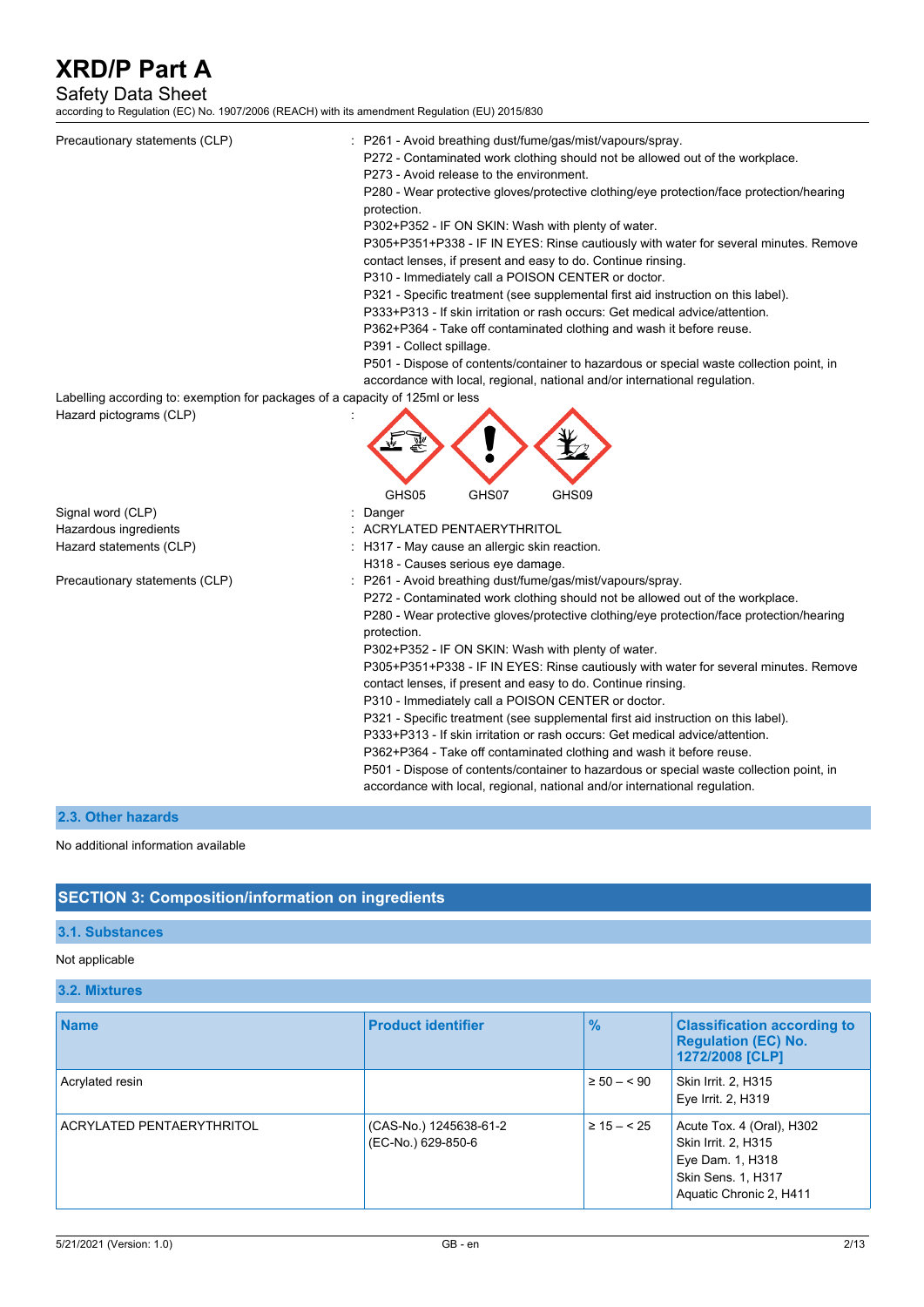## Safety Data Sheet

according to Regulation (EC) No. 1907/2006 (REACH) with its amendment Regulation (EU) 2015/830

| acrylic acid<br>substance with national workplace exposure limit(s)<br>(GB); substance with a Community workplace<br>exposure limit | (CAS-No.) 79-10-7<br>(EC-No.) 201-177-9<br>(EC Index-No.) 607-061-00-8 | < 5 | Flam. Lig. 3, H226<br>Acute Tox. 4 (Oral), H302<br>Acute Tox. 4 (Dermal), H312<br>Acute Tox. 4 (Inhalation), H332<br>Skin Corr. 1A, H314<br>Eye Dam. 1, H318<br>STOT SE 3. H335<br>Aquatic Acute 1, H400 (M=10) |
|-------------------------------------------------------------------------------------------------------------------------------------|------------------------------------------------------------------------|-----|-----------------------------------------------------------------------------------------------------------------------------------------------------------------------------------------------------------------|
| Butylated hydroxytoluene<br>substance with national workplace exposure limit(s)<br>(GB)                                             | (CAS-No.) 128-37-0<br>(EC-No.) 204-881-4                               | < 5 | Aquatic Acute 1, H400<br>Aquatic Chronic 1, H410                                                                                                                                                                |

| <b>Specific concentration limits:</b> |                                                                        |                                      |
|---------------------------------------|------------------------------------------------------------------------|--------------------------------------|
| l Name                                | <b>Product identifier</b>                                              | <b>Specific concentration limits</b> |
| acrylic acid                          | (CAS-No.) 79-10-7<br>(EC-No.) 201-177-9<br>(EC Index-No.) 607-061-00-8 | $(1 ≤ C < 100)$ STOT SE 3, H335      |

Full text of H- and EUH-statements: see section 16

| <b>SECTION 4: First aid measures</b>                                         |                                                                                                                                                                                                                   |  |  |
|------------------------------------------------------------------------------|-------------------------------------------------------------------------------------------------------------------------------------------------------------------------------------------------------------------|--|--|
| 4.1. Description of first aid measures                                       |                                                                                                                                                                                                                   |  |  |
| First-aid measures after inhalation<br>First-aid measures after skin contact | : Remove person to fresh air and keep comfortable for breathing.<br>: Wash skin with plenty of water. Take off contaminated clothing. If skin irritation or rash<br>occurs: Get medical advice/attention.         |  |  |
| First-aid measures after eye contact<br>First-aid measures after ingestion   | : Rinse cautiously with water for several minutes. Remove contact lenses, if present and easy<br>to do. Continue rinsing. Call a physician immediately.<br>: Call a poison center or a doctor if you feel unwell. |  |  |
| 4.2. Most important symptoms and effects, both acute and delayed             |                                                                                                                                                                                                                   |  |  |
| Symptoms/effects after skin contact<br>Symptoms/effects after eye contact    | : May cause an allergic skin reaction.<br>: Serious damage to eyes.                                                                                                                                               |  |  |

**4.3. Indication of any immediate medical attention and special treatment needed**

Treat symptomatically.

| <b>SECTION 5: Firefighting measures</b>                    |                                                                                                                                           |
|------------------------------------------------------------|-------------------------------------------------------------------------------------------------------------------------------------------|
| 5.1. Extinguishing media                                   |                                                                                                                                           |
| Suitable extinguishing media                               | : Water spray. Dry powder. Foam. Carbon dioxide.                                                                                          |
| 5.2. Special hazards arising from the substance or mixture |                                                                                                                                           |
| Hazardous decomposition products in case of fire           | : Toxic fumes may be released.                                                                                                            |
| 5.3. Advice for firefighters                               |                                                                                                                                           |
| Protection during firefighting                             | Do not attempt to take action without suitable protective equipment. Self-contained<br>breathing apparatus. Complete protective clothing. |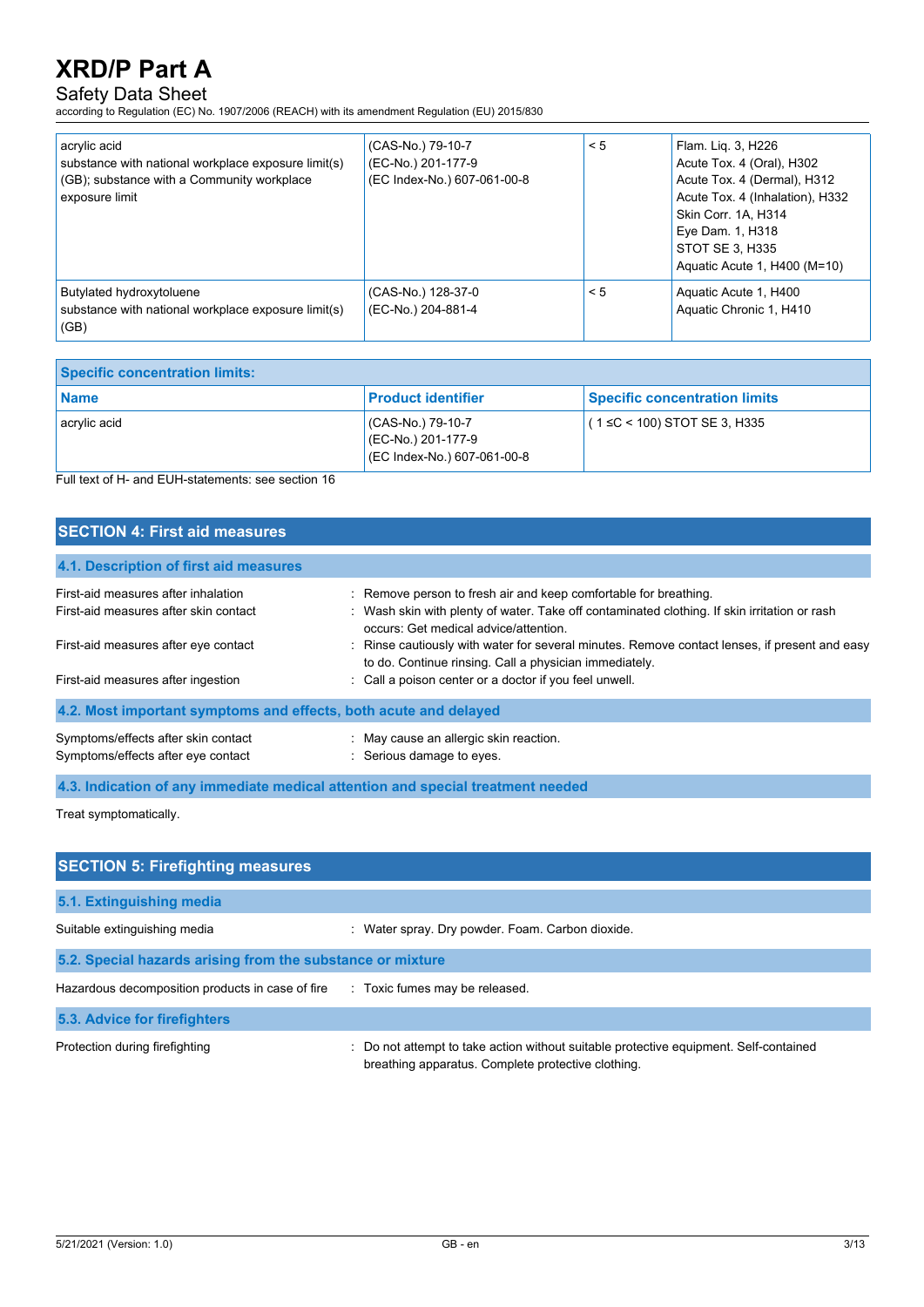### Safety Data Sheet

according to Regulation (EC) No. 1907/2006 (REACH) with its amendment Regulation (EU) 2015/830

| <b>SECTION 6: Accidental release measures</b>                            |                                                                                                                                                              |  |  |  |
|--------------------------------------------------------------------------|--------------------------------------------------------------------------------------------------------------------------------------------------------------|--|--|--|
| 6.1. Personal precautions, protective equipment and emergency procedures |                                                                                                                                                              |  |  |  |
| 6.1.1. For non-emergency personnel                                       |                                                                                                                                                              |  |  |  |
| Emergency procedures                                                     | : Ventilate spillage area. Avoid contact with skin and eyes. Avoid breathing<br>dust/fume/gas/mist/vapours/spray.                                            |  |  |  |
| 6.1.2. For emergency responders                                          |                                                                                                                                                              |  |  |  |
| Protective equipment                                                     | Do not attempt to take action without suitable protective equipment. For further information<br>refer to section 8: "Exposure controls/personal protection". |  |  |  |
| <b>6.2. Environmental precautions</b>                                    |                                                                                                                                                              |  |  |  |
| Avoid release to the environment.                                        |                                                                                                                                                              |  |  |  |
| 6.3. Methods and material for containment and cleaning up                |                                                                                                                                                              |  |  |  |
| For containment<br>Methods for cleaning up<br>Other information          | Collect spillage.<br>Take up liquid spill into absorbent material.<br>Dispose of materials or solid residues at an authorized site.                          |  |  |  |
| 6.4. Reference to other sections                                         |                                                                                                                                                              |  |  |  |

For further information refer to section 13.

| <b>SECTION 7: Handling and storage</b>                            |                                                                                                                                                                                                                                            |
|-------------------------------------------------------------------|--------------------------------------------------------------------------------------------------------------------------------------------------------------------------------------------------------------------------------------------|
| 7.1. Precautions for safe handling                                |                                                                                                                                                                                                                                            |
| Precautions for safe handling                                     | : Ensure good ventilation of the work station, ventilate curing ovens to prevent emissions in<br>the workplace. Avoid contact with skin and eyes. Avoid breathing<br>dust/fume/gas/mist/vapours/spray. Wear personal protective equipment. |
| Hygiene measures                                                  | : Contaminated work clothing should not be allowed out of the workplace. Wash<br>contaminated clothing before reuse. Do not eat, drink or smoke when using this product.<br>Always wash hands after handling the product.                  |
| 7.2. Conditions for safe storage, including any incompatibilities |                                                                                                                                                                                                                                            |
| Storage conditions                                                | : Store in a well-ventilated place. Keep cool.                                                                                                                                                                                             |

**7.3. Specific end use(s)**

No additional information available

## **SECTION 8: Exposure controls/personal protection**

| 8.1. Control parameters                              |             |  |
|------------------------------------------------------|-------------|--|
| <b>Butylated hydroxytoluene (128-37-0)</b>           |             |  |
| <b>United Kingdom - Occupational Exposure Limits</b> |             |  |
| WEL TWA (OEL TWA) [1]                                | 10 mg/ $m3$ |  |

| acrylic acid (79-10-7)                               |                                                                        |  |
|------------------------------------------------------|------------------------------------------------------------------------|--|
| <b>United Kingdom - Occupational Exposure Limits</b> |                                                                        |  |
| WEL TWA (OEL TWA) [1]                                | $29 \text{ mg/m}^3$                                                    |  |
| WEL TWA (OEL TWA) [2]                                | 10 ppm                                                                 |  |
| WEL STEL (OEL STEL)                                  | 59 mg/m <sup>3</sup> (STEL in relation to a 1-minute reference period) |  |
| WEL STEL (OEL STEL) [ppm]                            | $20$ ppm                                                               |  |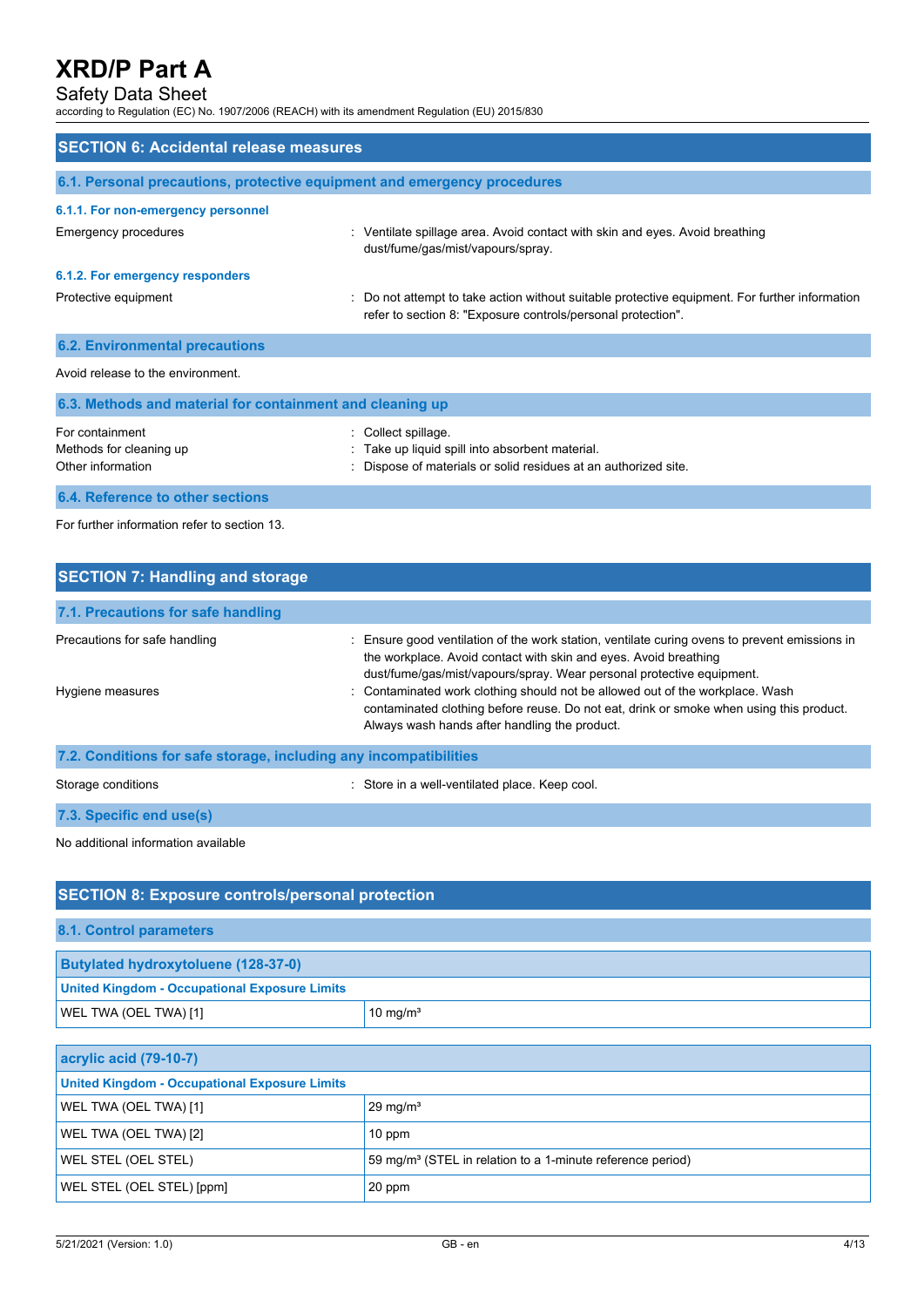## Safety Data Sheet

according to Regulation (EC) No. 1907/2006 (REACH) with its amendment Regulation (EU) 2015/830

### **8.2. Exposure controls**

#### **Appropriate engineering controls:**

Ensure good ventilation of the work station, ventilate curing ovens to prevent emissions in the workplace.

| <b>Hand protection:</b> |                      |                        |                |             |                   |
|-------------------------|----------------------|------------------------|----------------|-------------|-------------------|
| Protective gloves       |                      |                        |                |             |                   |
| Type                    | Material             | Permeation             | Thickness (mm) | Penetration | <b>Standard</b>   |
| Disposable gloves       | Nitrile rubber (NBR) | $6$ ( $>$ 480 minutes) | >0.56          |             | <b>EN ISO 374</b> |

| Eye protection:                  |  |
|----------------------------------|--|
| Safety glasses with side shields |  |
|                                  |  |
| Skin and body protection:        |  |

Wear suitable protective clothing

| <b>Respiratory protection:</b>                                           |                                                     |           |          |
|--------------------------------------------------------------------------|-----------------------------------------------------|-----------|----------|
| In case of insufficient ventilation, wear suitable respiratory equipment |                                                     |           |          |
| <b>Device</b>                                                            | <b>Filter type</b>                                  | Condition | Standard |
| Full face mask                                                           | Type A - High-boiling (>65 °C)<br>organic compounds |           |          |

### **Personal protective equipment symbol(s):**



Avoid release to the environment.

## **SECTION 9: Physical and chemical properties**

### **9.1. Information on basic physical and chemical properties**

| Physical state                                  | Liquid                   |
|-------------------------------------------------|--------------------------|
| Colour                                          | Colourless.              |
| Odour                                           |                          |
|                                                 | Acrylate.                |
| Odour threshold                                 | No data available        |
| рH                                              | No data available        |
| Relative evaporation rate (butylacetate=1)      | No data available        |
| Melting point                                   | Not applicable           |
| Freezing point                                  | No data available        |
| Boiling point                                   | $>$ 100 °C               |
| Flash point                                     | No data available        |
| Auto-ignition temperature                       | No data available        |
| Decomposition temperature                       | No data available        |
| Flammability (solid, gas)                       | Not applicable           |
| Vapour pressure                                 | $0.013$ hPa              |
| Relative vapour density at 20 °C                | No data available        |
| Relative density                                | No data available        |
| Density                                         | $1.18$ g/cm <sup>3</sup> |
| Solubility                                      | No data available        |
| Partition coefficient n-octanol/water (Log Pow) | No data available        |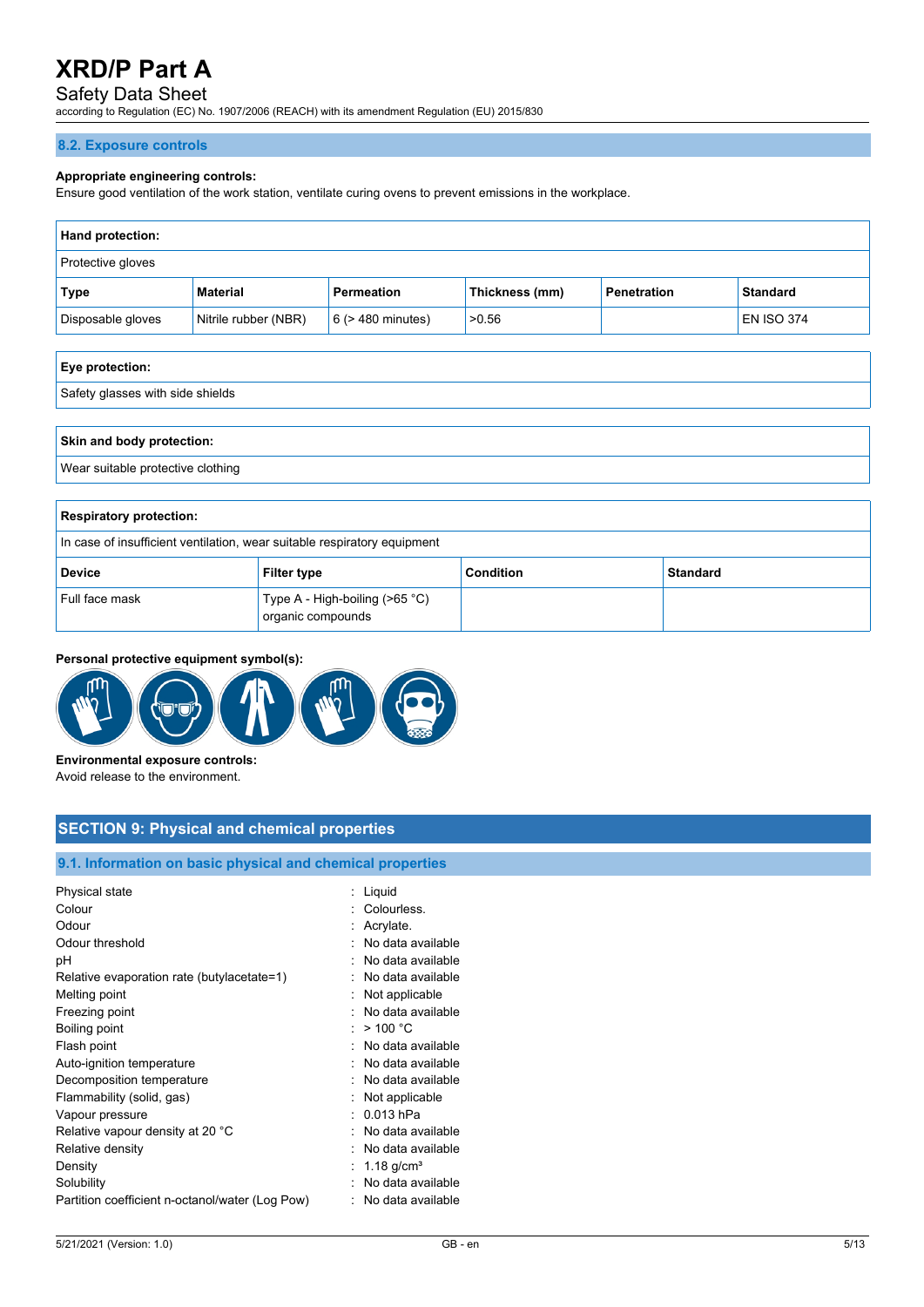## Safety Data Sheet

according to Regulation (EC) No. 1907/2006 (REACH) with its amendment Regulation (EU) 2015/830

| Viscosity              | : No data available           |
|------------------------|-------------------------------|
| Viscosity, dynamic     | : $1800 - 2200$ mPa $\cdot$ s |
| Explosive properties   | : No data available           |
| Oxidising properties   | : No data available           |
| Explosive limits       | : No data available           |
|                        |                               |
| 9.2. Other information |                               |

VOC content : < 1 %

# **SECTION 10: Stability and reactivity**

#### **10.1. Reactivity**

The product is non-reactive under normal conditions of use, storage and transport.

**10.2. Chemical stability**

Stable under normal conditions.

**10.3. Possibility of hazardous reactions**

No dangerous reactions known under normal conditions of use.

**10.4. Conditions to avoid**

None under recommended storage and handling conditions (see section 7).

**10.5. Incompatible materials**

No additional information available

**10.6. Hazardous decomposition products**

Under normal conditions of storage and use, hazardous decomposition products should not be produced.

| <b>SECTION 11: Toxicological information</b>                                    |                                                                                                                                                                                                                                                             |
|---------------------------------------------------------------------------------|-------------------------------------------------------------------------------------------------------------------------------------------------------------------------------------------------------------------------------------------------------------|
| 11.1. Information on toxicological effects                                      |                                                                                                                                                                                                                                                             |
| Acute toxicity (oral)<br>Acute toxicity (dermal)<br>Acute toxicity (inhalation) | Not classified (Based on available data, the classification criteria are not met)<br>Not classified (Based on available data, the classification criteria are not met)<br>Not classified (Based on available data, the classification criteria are not met) |
| <b>Butylated hydroxytoluene (128-37-0)</b>                                      |                                                                                                                                                                                                                                                             |
| LD50 oral rat                                                                   | > 6000 mg/kg bodyweight (OECD 401: Acute Oral Toxicity, Rat, Male / female,<br>Experimental value, Oral, 14 day(s))                                                                                                                                         |
| LD50 dermal rat                                                                 | > 2000 mg/kg bodyweight (OECD 402: Acute Dermal Toxicity, 24 h, Rat, Male / female,<br>Experimental value, Dermal, 14 day(s))                                                                                                                               |
|                                                                                 |                                                                                                                                                                                                                                                             |
| acrylic acid (79-10-7)                                                          |                                                                                                                                                                                                                                                             |
| LD50 oral rat                                                                   | 1500 mg/kg bodyweight (Equivalent or similar to OECD 401, Rat, Experimental value,<br>Oral, $7 \text{ day}(s)$ )                                                                                                                                            |
| LD50 dermal rabbit                                                              | > 2000 mg/kg bodyweight (OECD 402: Acute Dermal Toxicity, 24 h, Rabbit, Male / female,<br>Experimental value, Dermal, 14 day(s))                                                                                                                            |
| LC50 Inhalation - Rat                                                           | > 5.1 mg/l air (Equivalent or similar to OECD 403, 4 h, Rat, Male / female, Experimental<br>value, Inhalation (vapours), 14 day(s))                                                                                                                         |
| Skin corrosion/irritation                                                       | Not classified. (Based on available data, the classification criteria are not met)                                                                                                                                                                          |
| Serious eye damage/irritation                                                   | Causes serious eye damage.                                                                                                                                                                                                                                  |
| Respiratory or skin sensitisation                                               | May cause an allergic skin reaction.                                                                                                                                                                                                                        |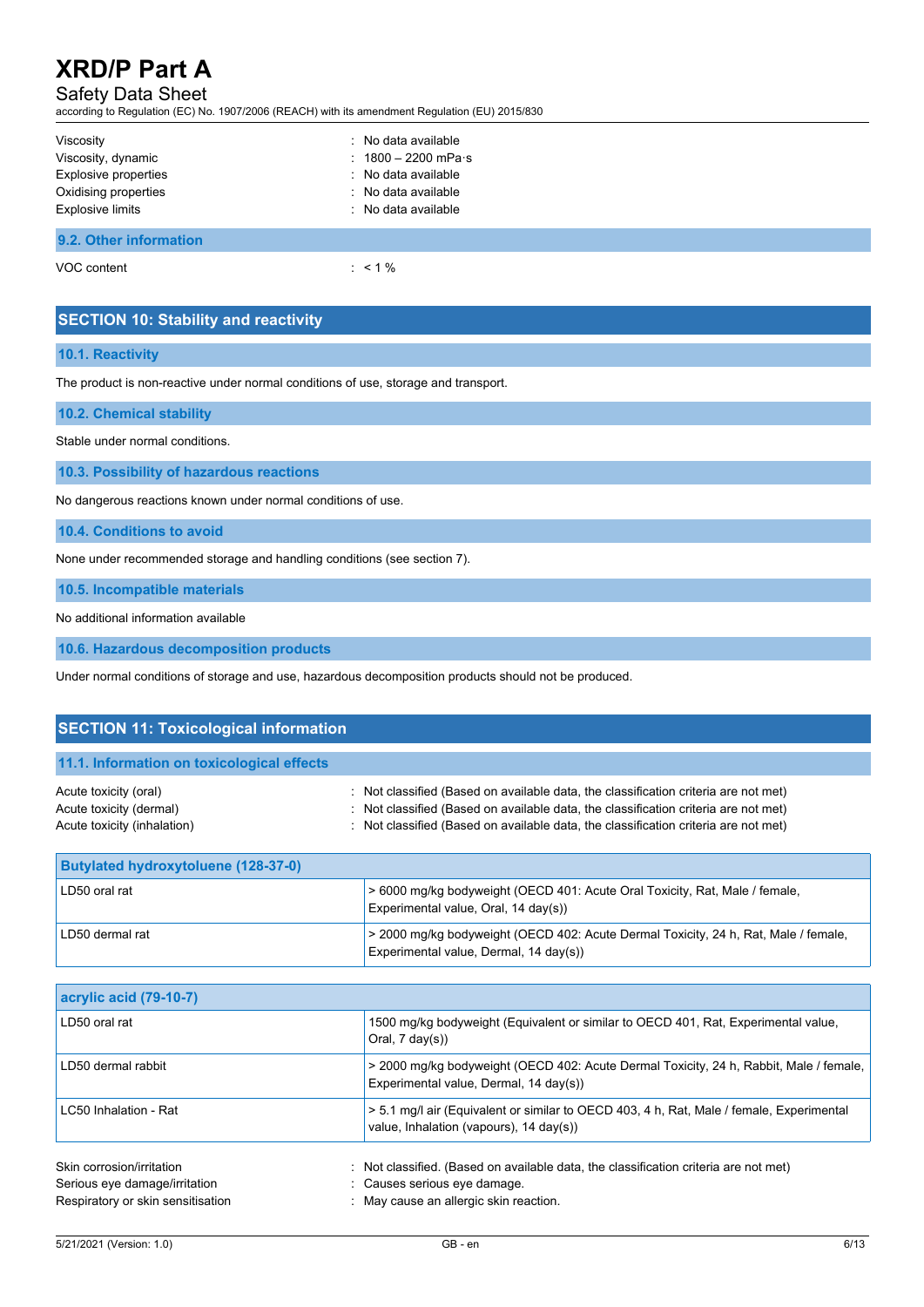## Safety Data Sheet

according to Regulation (EC) No. 1907/2006 (REACH) with its amendment Regulation (EU) 2015/830

| Germ cell mutagenicity | Not classified (Based on available data, the classification criteria are not met) |
|------------------------|-----------------------------------------------------------------------------------|
| Carcinogenicity        | Not classified (Based on available data, the classification criteria are not met) |

| Butylated hydroxytoluene (128-37-0) |                                 |  |
|-------------------------------------|---------------------------------|--|
| <b>IARC</b> group                   | $ 3 - \text{Not classifiable} $ |  |
|                                     |                                 |  |

| acrylic acid (79-10-7)                      |                                                                                            |
|---------------------------------------------|--------------------------------------------------------------------------------------------|
| <b>IARC</b> group                           | 3 - Not classifiable                                                                       |
|                                             |                                                                                            |
| <b>Butylated hydroxytoluene (128-37-0)</b>  |                                                                                            |
| NOAEL (chronic, oral, animal/male, 2 years) | 25 mg/kg bodyweight Animal: rat, Animal sex: male, Remarks on results: other: Effect type: |

|                        | toxicity (migrated information)                                                     | . . |
|------------------------|-------------------------------------------------------------------------------------|-----|
| Reproductive toxicity  | : Not classified (Based on available data, the classification criteria are not met) |     |
| STOT-single exposure   | : Not classified (Based on available data, the classification criteria are not met) |     |
| STOT-repeated exposure | : Not classified (Based on available data, the classification criteria are not met) |     |
|                        |                                                                                     |     |

| <b>Butylated hydroxytoluene (128-37-0)</b> |                                                    |
|--------------------------------------------|----------------------------------------------------|
| LOAEL (oral, rat, 90 days)                 | 100 mg/kg bodyweight Animal: rat, Animal sex: male |
| NOAEL (oral, rat, 90 days)                 | 25 mg/kg bodyweight Animal: rat, Animal sex: male  |

| $ $ acrylic acid (79-10-7) |                                                                                   |
|----------------------------|-----------------------------------------------------------------------------------|
| LOAEL (oral, rat, 90 days) | 100 mg/kg bodyweight Animal: rat, Animal sex: male, Guideline: OECD Guideline 452 |
|                            | (Chronic Toxicity Studies)                                                        |

| ACRYLATED PENTAERYTHRITOL (1245638-61-2) |                                                                                                                                                                                                                                   |
|------------------------------------------|-----------------------------------------------------------------------------------------------------------------------------------------------------------------------------------------------------------------------------------|
| NOAEL (oral, rat, 90 days)               | 25 mg/kg bodyweight Animal: rat, Guideline: OECD Guideline 422 (Combined Repeated<br>Dose Toxicity Study with the Reproduction / Developmental Toxicity Screening Test)                                                           |
| NOAEL (dermal, rat/rabbit, 90 days)      | 0.75 mg/kg bodyweight Animal: rat, Guideline: OECD Guideline 411 (Subchronic Dermal<br>Toxicity: 90-Day Study)                                                                                                                    |
|                                          | $\mathbf{a}$ , and a second contract the contract of the contract of the contract of the contract of the contract of the contract of the contract of the contract of the contract of the contract of the contract of the contract |

Aspiration hazard **in the classified (Based on available data, the classification criteria are not met)**  $\cdot$  Not classified (Based on available data, the classification criteria are not met)

| <b>SECTION 12: Ecological information</b>                                                           |                                                                                                                                                                                                 |
|-----------------------------------------------------------------------------------------------------|-------------------------------------------------------------------------------------------------------------------------------------------------------------------------------------------------|
| <b>12.1. Toxicity</b>                                                                               |                                                                                                                                                                                                 |
| Ecology - general<br>Ecology - water<br>Hazardous to the aquatic environment, short-term<br>(acute) | : Toxic to aquatic life with long lasting effects.<br>: Toxic to aquatic life with long lasting effects.<br>: Not classified (Based on available data, the classification criteria are not met) |
| Hazardous to the aquatic environment, long-term<br>(chronic)<br>Not rapidly degradable              | : Toxic to aquatic life with long lasting effects.                                                                                                                                              |

| <b>Butylated hydroxytoluene (128-37-0)</b> |                                                                                                                                          |
|--------------------------------------------|------------------------------------------------------------------------------------------------------------------------------------------|
| $ $ LC50 - Fish [1]                        | 0.199 mg/l (ECOSAR v1.00, 96 h, Pisces, QSAR, Lethal)                                                                                    |
| EC50 - Crustacea [1]                       | 0.48 mg/l (OECD 202: Daphnia sp. Acute Immobilisation Test, 48 h, Daphnia magna,<br>Static system, Fresh water, Experimental value, GLP) |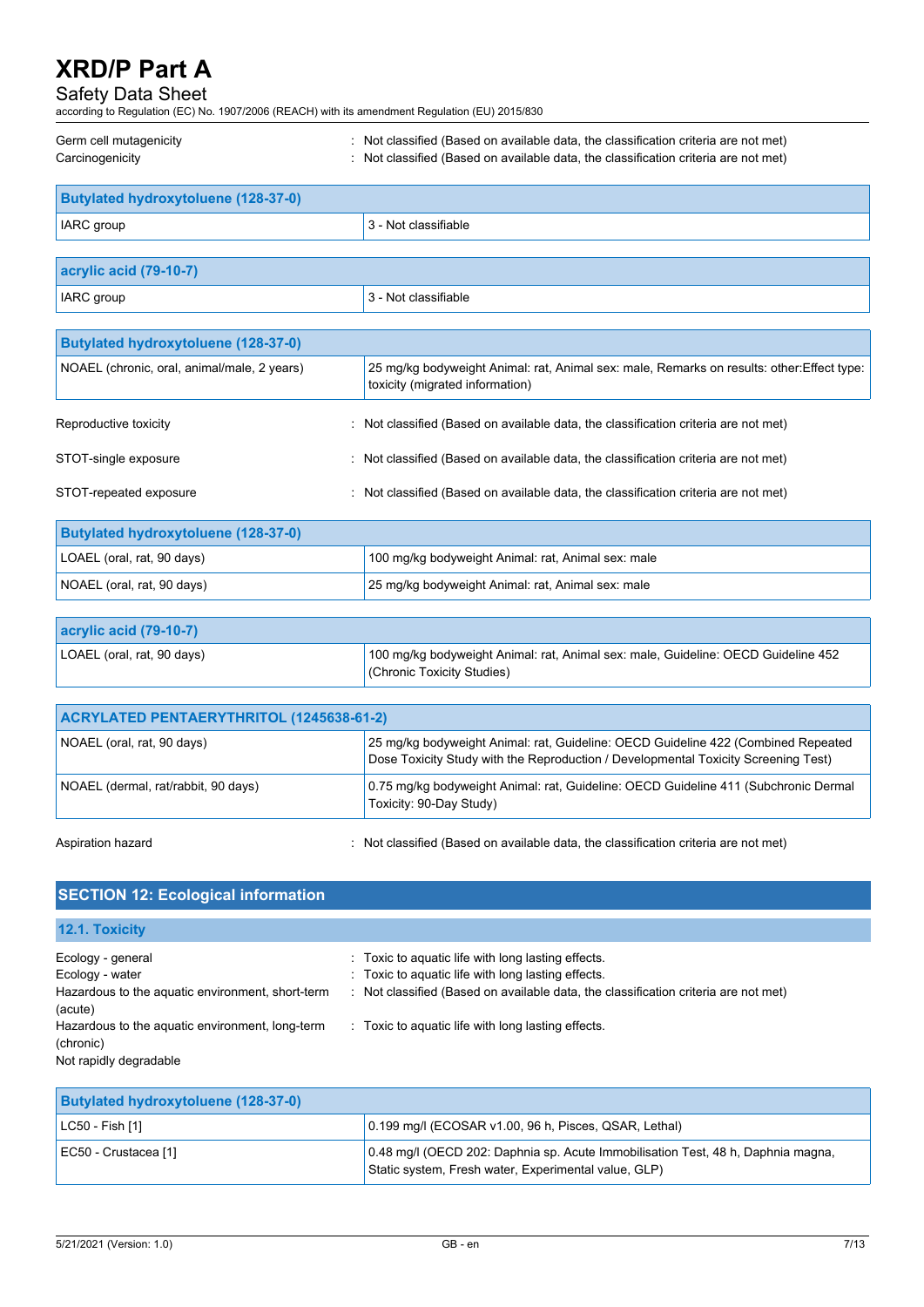## Safety Data Sheet

according to Regulation (EC) No. 1907/2006 (REACH) with its amendment Regulation (EU) 2015/830

| EC50 72h - Algae [1] | > 0.24 mg/l (OECD 201: Alga, Growth Inhibition Test, Pseudokirchneriella subcapitata,<br>Static system, Fresh water, Experimental value, Growth rate) |
|----------------------|-------------------------------------------------------------------------------------------------------------------------------------------------------|
| LOEC (chronic)       | 1 mg/l Test organisms (species): Daphnia magna Duration: '21 d'                                                                                       |
| NOEC (chronic)       | 0.023 mg/l Test organisms (species): Daphnia magna Duration: '21 d'                                                                                   |
| NOEC chronic fish    | 0.053 mg/l Test organisms (species): Oryzias latipes Duration: '42 d'                                                                                 |

| acrylic acid (79-10-7) |                                                                                                                  |
|------------------------|------------------------------------------------------------------------------------------------------------------|
| LC50 - Fish [1]        | 27 mg/l (EPA OTS 797.1400, 96 h, Oncorhynchus mykiss, Flow-through system, Fresh<br>water, Experimental value)   |
| EC50 - Crustacea [1]   | 95 mg/l (EPA OTS 797.1930, 48 h, Daphnia magna, Flow-through system, Fresh water,<br>Experimental value)         |
| EC50 72h - Algae [1]   | 0.04 mg/l (EU Method C.3, Desmodesmus subspicatus, Static system, Fresh water,<br>Experimental value)            |
| EC50 72h - Algae [2]   | 0.14 mg/l (EPA OTS 797.1050, Pseudokirchneriella subcapitata, Static system, Fresh<br>water, Experimental value) |
| LOEC (chronic)         | 8.1 mg/l Test organisms (species): Daphnia magna Duration: '21 d'                                                |

| ACRYLATED PENTAERYTHRITOL (1245638-61-2) |                                                                                                                                            |
|------------------------------------------|--------------------------------------------------------------------------------------------------------------------------------------------|
| $ $ LC50 - Fish [1]                      | 3.2 mg/l Test organisms (species): Cyprinus carpio                                                                                         |
| EC50 - Crustacea [1]                     | 13 mg/l Test organisms (species): Daphnia magna                                                                                            |
| EC50 96h - Algae [1]                     | 12 mg/l Test organisms (species): Pseudokirchneriella subcapitata (previous names:<br>Raphidocelis subcapitata, Selenastrum capricornutum) |

## **12.2. Persistence and degradability**

| <b>Butylated hydroxytoluene (128-37-0)</b> |                                                                |
|--------------------------------------------|----------------------------------------------------------------|
| Persistence and degradability              | Biodegradable in the soil. Not readily biodegradable in water. |
| Biochemical oxygen demand (BOD)            | 0.51 g $O_2$ /g substance                                      |
| Chemical oxygen demand (COD)               | 2.27 g $O_2$ /g substance                                      |
| <b>ThOD</b>                                | 2.977 g $O_2$ /g substance                                     |

| acrylic acid (79-10-7)        |                                                                    |
|-------------------------------|--------------------------------------------------------------------|
| Persistence and degradability | Readily biodegradable in the soil. Readily biodegradable in water. |

### **12.3. Bioaccumulative potential**

| <b>Butylated hydroxytoluene (128-37-0)</b>      |                                                                                                                                                      |  |
|-------------------------------------------------|------------------------------------------------------------------------------------------------------------------------------------------------------|--|
| $ BCF - Fish [1]$                               | 230 – 2500 (OECD 305: Bioconcentration: Flow-Through Fish Test, 56 day(s), Cyprinus<br>carpio, Flow-through system, Fresh water, Experimental value) |  |
| Partition coefficient n-octanol/water (Log Pow) | 4.17 (Experimental value, 37 °C)                                                                                                                     |  |
| Bioaccumulative potential                       | Potential for bioaccumulation ( $4 \geq$ Log Kow $\leq$ 5).                                                                                          |  |

# **acrylic acid (79-10-7)**

| Partition coefficient n-octanol/water (Log Pow) | 0.46(25 °C)                                        |
|-------------------------------------------------|----------------------------------------------------|
| Bioaccumulative potential                       | Low potential for bioaccumulation (Log Kow $<$ 4). |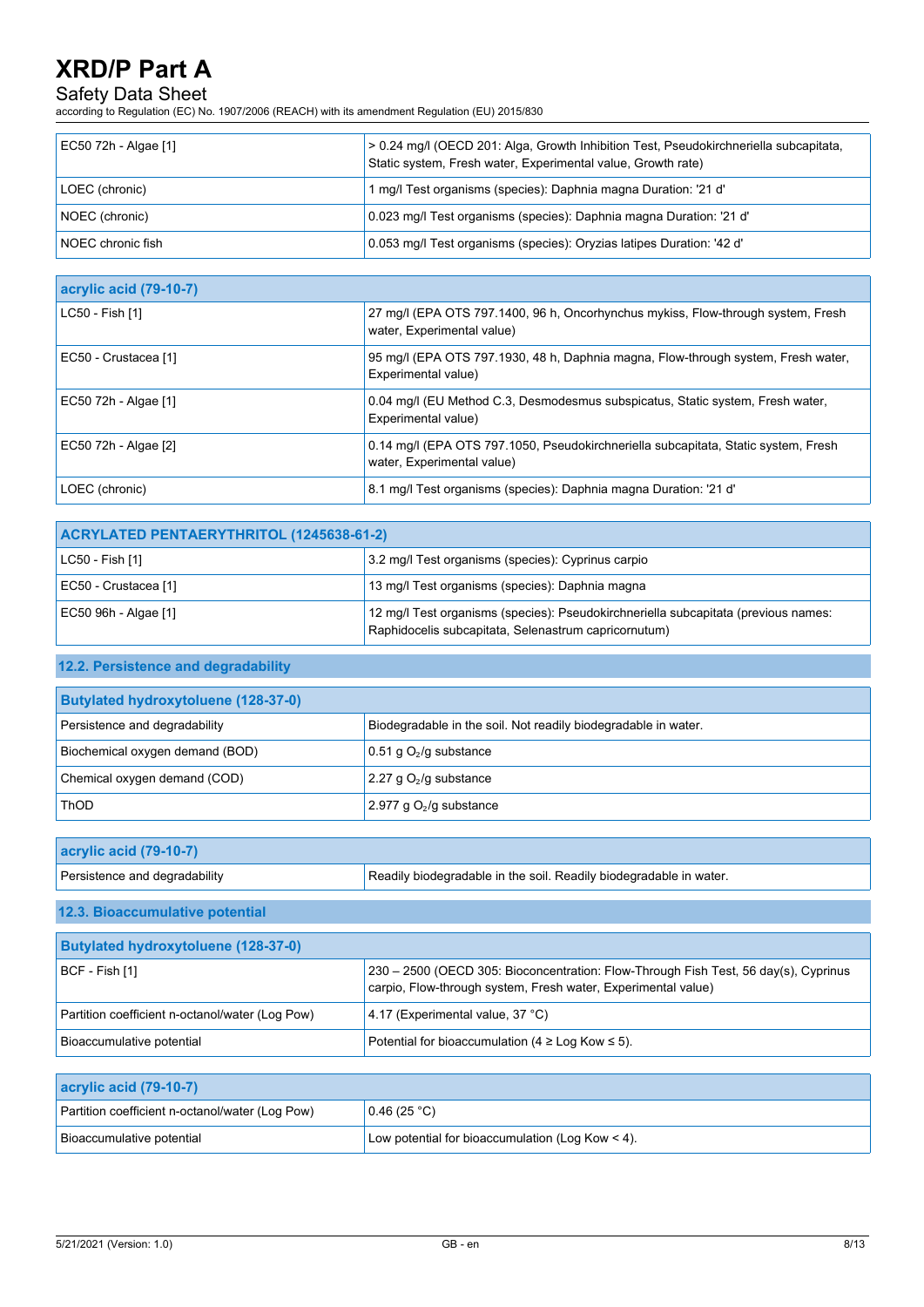## Safety Data Sheet

according to Regulation (EC) No. 1907/2006 (REACH) with its amendment Regulation (EU) 2015/830

| 12.4. Mobility in soil                          |                                                                                                      |
|-------------------------------------------------|------------------------------------------------------------------------------------------------------|
| <b>Butylated hydroxytoluene (128-37-0)</b>      |                                                                                                      |
| Surface tension                                 | No data available (test not performed)                                                               |
| Partition coefficient n-octanol/water (Log Koc) | 4.362 (log Koc, SRC PCKOCWIN v1.66, Calculated value)                                                |
| Ecology - soil                                  | Low potential for mobility in soil. May be harmful to plant growth, blooming and fruit<br>formation. |

| $ ac$ rylic acid (79-10-7)                      |                                             |  |
|-------------------------------------------------|---------------------------------------------|--|
| Surface tension                                 | 0.0281 N/m (20 °C, 1000 mg/l)               |  |
| Partition coefficient n-octanol/water (Log Koc) | $0.78 - 2.14$ (log Koc, Experimental value) |  |
| Ecology - soil                                  | Low potential for adsorption in soil.       |  |

#### **12.5. Results of PBT and vPvB assessment**

| <b>Component</b>                    |                                                                                                                                                                                 |
|-------------------------------------|---------------------------------------------------------------------------------------------------------------------------------------------------------------------------------|
| $\alpha$ acrylic acid (79-10-7)     | This substance/mixture does not meet the PBT criteria of REACH regulation, annex XIII<br>This substance/mixture does not meet the vPvB criteria of REACH regulation, annex XIII |
| Butylated hydroxytoluene (128-37-0) | This substance/mixture does not meet the PBT criteria of REACH regulation, annex XIII<br>This substance/mixture does not meet the vPvB criteria of REACH regulation, annex XIII |

## **12.6. Other adverse effects**

No additional information available

# **SECTION 13: Disposal considerations**

**13.1. Waste treatment methods**

Waste treatment methods : Dispose of contents/container in accordance with licensed collector's sorting instructions.

## **SECTION 14: Transport information**

| In accordance with ADR / IMDG / IATA / ADN / RID |                            |                           |                     |                     |
|--------------------------------------------------|----------------------------|---------------------------|---------------------|---------------------|
| <b>ADR</b>                                       | <b>IMDG</b><br><b>IATA</b> |                           | <b>ADN</b>          | <b>RID</b>          |
| 14.1. UN number                                  |                            |                           |                     |                     |
| <b>UN 3082</b>                                   | UN 3082                    | <b>UN 3082</b>            | <b>UN 3082</b>      | <b>UN 3082</b>      |
| 14.2. UN proper shipping name                    |                            |                           |                     |                     |
| ENVIRONMENTALLY                                  | ENVIRONMENTALLY            | Environmentally hazardous | ENVIRONMENTALLY     | ENVIRONMENTALLY     |
| <b>HAZARDOUS</b>                                 | <b>HAZARDOUS</b>           | substance, liquid, n.o.s. | <b>HAZARDOUS</b>    | <b>HAZARDOUS</b>    |
| SUBSTANCE, LIQUID.                               | SUBSTANCE, LIQUID.         | (MIXTURE)                 | SUBSTANCE, LIQUID.  | SUBSTANCE, LIQUID.  |
| N.O.S. (MIXTURE                                  | N.O.S. (MIXTURE            | PENTAERYTHRITOL           | N.O.S. (MIXTURE     | N.O.S. (MIXTURE     |
| PENTAERYTHRITOL                                  | PENTAERYTHRITOL            | TRI/TETRAACRYLATE,        | PENTAERYTHRITOL     | PENTAERYTHRITOL     |
| TRI/TETRAACRYLATE,                               | TRI/TETRAACRYLATE,         | 2,6-(DI-T-BUTYL)-P-       | TRI/TETRAACRYLATE,  | TRI/TETRAACRYLATE,  |
| 2,6-(DI-T-BUTYL)-P-                              | 2,6-(DI-T-BUTYL)-P-        | CRESOL)                   | 2,6-(DI-T-BUTYL)-P- | 2,6-(DI-T-BUTYL)-P- |
| CRESOL)                                          | CRESOL)                    |                           | CRESOL)             | CRESOL)             |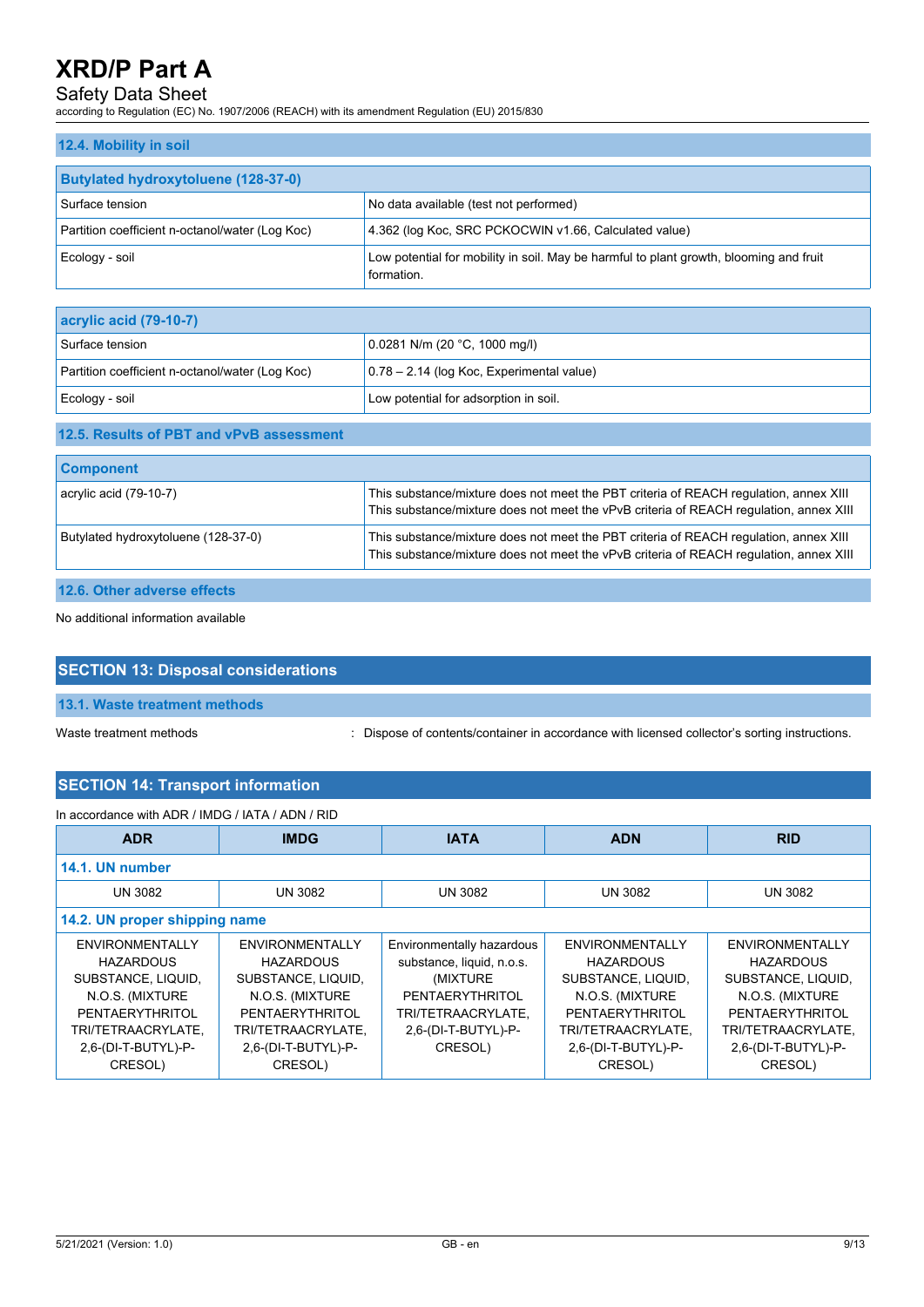## Safety Data Sheet

according to Regulation (EC) No. 1907/2006 (REACH) with its amendment Regulation (EU) 2015/830

| <b>Transport document description</b>                                                                                                                                                         |                                                                                                                                                                                                                      |                                                                                                                                                               |                                                                                                                                                                                          |                                                                                                                                                                                          |
|-----------------------------------------------------------------------------------------------------------------------------------------------------------------------------------------------|----------------------------------------------------------------------------------------------------------------------------------------------------------------------------------------------------------------------|---------------------------------------------------------------------------------------------------------------------------------------------------------------|------------------------------------------------------------------------------------------------------------------------------------------------------------------------------------------|------------------------------------------------------------------------------------------------------------------------------------------------------------------------------------------|
| <b>UN 3082</b><br><b>ENVIRONMENTALLY</b><br><b>HAZARDOUS</b><br>SUBSTANCE, LIQUID,<br>N.O.S. (MIXTURE<br>PENTAERYTHRITOL<br>TRI/TETRAACRYLATE,<br>2,6-(DI-T-BUTYL)-P-<br>CRESOL), 9, III, (-) | <b>UN 3082</b><br><b>ENVIRONMENTALLY</b><br><b>HAZARDOUS</b><br>SUBSTANCE, LIQUID,<br>N.O.S. (MIXTURE<br>PENTAERYTHRITOL<br>TRI/TETRAACRYLATE,<br>2,6-(DI-T-BUTYL)-P-<br>CRESOL), 9, III, MARINE<br><b>POLLUTANT</b> | UN 3082 Environmentally<br>hazardous substance,<br>liquid, n.o.s. (MIXTURE<br>PENTAERYTHRITOL<br>TRI/TETRAACRYLATE,<br>2,6-(DI-T-BUTYL)-P-<br>CRESOL), 9, III | <b>UN 3082</b><br><b>ENVIRONMENTALLY</b><br><b>HAZARDOUS</b><br>SUBSTANCE, LIQUID,<br>N.O.S. (MIXTURE<br>PENTAERYTHRITOL<br>TRI/TETRAACRYLATE,<br>2,6-(DI-T-BUTYL)-P-<br>CRESOL), 9, III | <b>UN 3082</b><br><b>ENVIRONMENTALLY</b><br><b>HAZARDOUS</b><br>SUBSTANCE, LIQUID,<br>N.O.S. (MIXTURE<br>PENTAERYTHRITOL<br>TRI/TETRAACRYLATE,<br>2,6-(DI-T-BUTYL)-P-<br>CRESOL), 9, III |
| 14.3. Transport hazard class(es)                                                                                                                                                              |                                                                                                                                                                                                                      |                                                                                                                                                               |                                                                                                                                                                                          |                                                                                                                                                                                          |
| 9                                                                                                                                                                                             | 9                                                                                                                                                                                                                    | 9                                                                                                                                                             | 9                                                                                                                                                                                        | 9                                                                                                                                                                                        |
| 14.4. Packing group                                                                                                                                                                           |                                                                                                                                                                                                                      |                                                                                                                                                               |                                                                                                                                                                                          |                                                                                                                                                                                          |
| $\mathbf{III}$                                                                                                                                                                                | Ш                                                                                                                                                                                                                    | $\mathbf{III}$                                                                                                                                                | III                                                                                                                                                                                      | III                                                                                                                                                                                      |
| <b>14.5. Environmental hazards</b>                                                                                                                                                            |                                                                                                                                                                                                                      |                                                                                                                                                               |                                                                                                                                                                                          |                                                                                                                                                                                          |
| Dangerous for the<br>environment: Yes                                                                                                                                                         | Dangerous for the<br>environment: Yes<br>Marine pollutant: Yes                                                                                                                                                       | Dangerous for the<br>environment: Yes                                                                                                                         | Dangerous for the<br>environment: Yes                                                                                                                                                    | Dangerous for the<br>environment: Yes                                                                                                                                                    |
| No supplementary information available                                                                                                                                                        |                                                                                                                                                                                                                      |                                                                                                                                                               |                                                                                                                                                                                          |                                                                                                                                                                                          |

### **14.6. Special precautions for user**

#### **Overland transport**

| Classification code (ADR)                            |   | M <sub>6</sub>          |
|------------------------------------------------------|---|-------------------------|
| Special provisions (ADR)                             |   | 274, 335, 375, 601      |
| Limited quantities (ADR)                             |   | 5 <sub>1</sub>          |
| Excepted quantities (ADR)                            |   | E1                      |
| Packing instructions (ADR)                           |   | P001, IBC03, LP01, R001 |
| Special packing provisions (ADR)                     |   | PP <sub>1</sub>         |
| Mixed packing provisions (ADR)                       |   | <b>MP19</b>             |
| Portable tank and bulk container instructions (ADR)  |   | T <sub>4</sub>          |
| Portable tank and bulk container special provisions  |   | <b>TP1, TP29</b>        |
| (ADR)                                                |   |                         |
| Tank code (ADR)                                      |   | <b>LGBV</b>             |
| Vehicle for tank carriage                            |   | AT                      |
| Transport category (ADR)                             |   | 3                       |
| Special provisions for carriage - Packages (ADR)     |   | : V12                   |
| Special provisions for carriage - Loading, unloading |   | <b>CV13</b>             |
| and handling (ADR)                                   |   |                         |
| Hazard identification number (Kemler No.)            | t | 90                      |
| Orange plates                                        |   | 90                      |
|                                                      |   | 3082                    |
| Tunnel restriction code (ADR)                        |   |                         |
| EAC code                                             |   | : 3Z                    |
| <b>Transport by sea</b>                              |   |                         |
| Special provisions (IMDG)                            |   | 274, 335, 969           |
| Limited quantities (IMDG)                            |   | 5L                      |
| Excepted quantities (IMDG)                           |   | E1                      |
| Packing instructions (IMDG)                          |   | LP01, P001              |
| Special packing provisions (IMDG)                    |   | PP1                     |
| IBC packing instructions (IMDG)                      |   | IBC03                   |
| Tank instructions (IMDG)                             |   | T <sub>4</sub>          |
| Tank special provisions (IMDG)                       |   | <b>TP1, TP29</b>        |
| EmS-No. (Fire)                                       |   | F-A                     |
| EmS-No. (Spillage)                                   |   | S-F                     |
|                                                      |   |                         |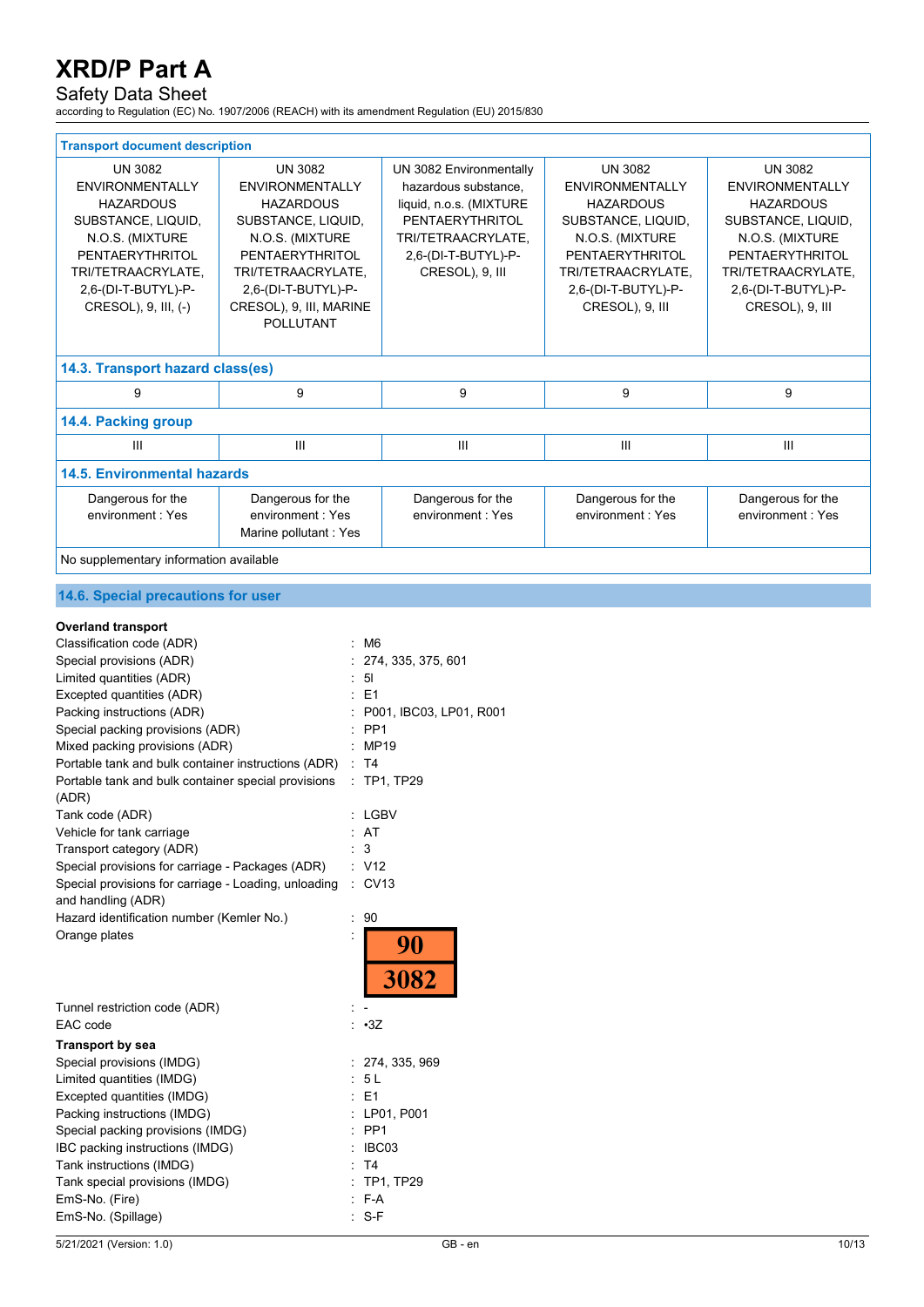## Safety Data Sheet

according to Regulation (EC) No. 1907/2006 (REACH) with its amendment Regulation (EU) 2015/830

| Stowage category (IMDG)                                           |    | : A                       |
|-------------------------------------------------------------------|----|---------------------------|
| Air transport                                                     |    |                           |
| PCA Excepted quantities (IATA)                                    |    | : E1                      |
| PCA Limited quantities (IATA)                                     |    | : Y964                    |
| PCA limited quantity max net quantity (IATA)                      |    | : 30kgG                   |
| PCA packing instructions (IATA)                                   |    | : 964                     |
| PCA max net quantity (IATA)                                       |    | : 450L                    |
| CAO packing instructions (IATA)                                   |    | : 964                     |
| CAO max net quantity (IATA)                                       |    | : 450L                    |
| Special provisions (IATA)                                         |    | $:$ A97, A158, A197, A215 |
| ERG code (IATA)                                                   |    | : 9L                      |
| Inland waterway transport                                         |    |                           |
| Classification code (ADN)                                         | t. | M <sub>6</sub>            |
| Special provisions (ADN)                                          |    | : 274, 335, 375, 601      |
| Limited quantities (ADN)                                          |    | : 5L                      |
| Excepted quantities (ADN)                                         |    | $·$ F1                    |
| Equipment required (ADN)                                          |    | $:$ PP                    |
| Number of blue cones/lights (ADN)                                 |    | $\therefore$ 0            |
| <b>Rail transport</b>                                             |    |                           |
| Classification code (RID)                                         | t. | M <sub>6</sub>            |
| Special provisions (RID)                                          |    | : 274, 335, 375, 601      |
| Limited quantities (RID)                                          |    | : 5L                      |
| Excepted quantities (RID)                                         |    | $E = 1$                   |
| Packing instructions (RID)                                        |    | : P001, IBC03, LP01, R001 |
| Special packing provisions (RID)                                  |    | $:$ PP1                   |
| Mixed packing provisions (RID)                                    | ÷  | MP19                      |
| Portable tank and bulk container instructions (RID)               |    | : T4                      |
| Portable tank and bulk container special provisions               | ÷. | <b>TP1, TP29</b>          |
| (RID)                                                             |    |                           |
| Tank codes for RID tanks (RID)                                    |    | : LGBV                    |
| Transport category (RID)                                          |    | 3                         |
| Special provisions for carriage - Packages (RID) : W12            |    |                           |
| Special provisions for carriage - Loading, unloading : CW13, CW31 |    |                           |
| and handling (RID)                                                |    |                           |
| Colis express (express parcels) (RID)                             |    | : CE8                     |
| Hazard identification number (RID)                                |    |                           |

**14.7. Transport in bulk according to Annex II of Marpol and the IBC Code**

Not applicable

# **SECTION 15: Regulatory information**

**15.1. Safety, health and environmental regulations/legislation specific for the substance or mixture**

#### **15.1.1. EU-Regulations**

| The following restrictions are applicable according to Annex XVII of the REACH Regulation (EC) No 1907/2006: |                                                                        |  |
|--------------------------------------------------------------------------------------------------------------|------------------------------------------------------------------------|--|
| Reference code   Applicable on                                                                               |                                                                        |  |
| 3(a)                                                                                                         | acrylic acid                                                           |  |
| 3(b)                                                                                                         | XRD/P Part A; ACRYLATED PENTAERYTHRITOL; acrylic acid; Acrylated resin |  |
| 3(c)                                                                                                         | XRD/P Part A; ACRYLATED PENTAERYTHRITOL; acrylic acid                  |  |
| 40.                                                                                                          | acrylic acid                                                           |  |

Contains no substance on the REACH candidate list

Contains no REACH Annex XIV substances

Contains no substance subject to Regulation (EU) No 649/2012 of the European Parliament and of the Council of 4 July 2012 concerning the export and import of hazardous chemicals.

Contains no substance subject to Regulation (EU) No 2019/1021 of the European Parliament and of the Council of 20 June 2019 on persistent organic pollutants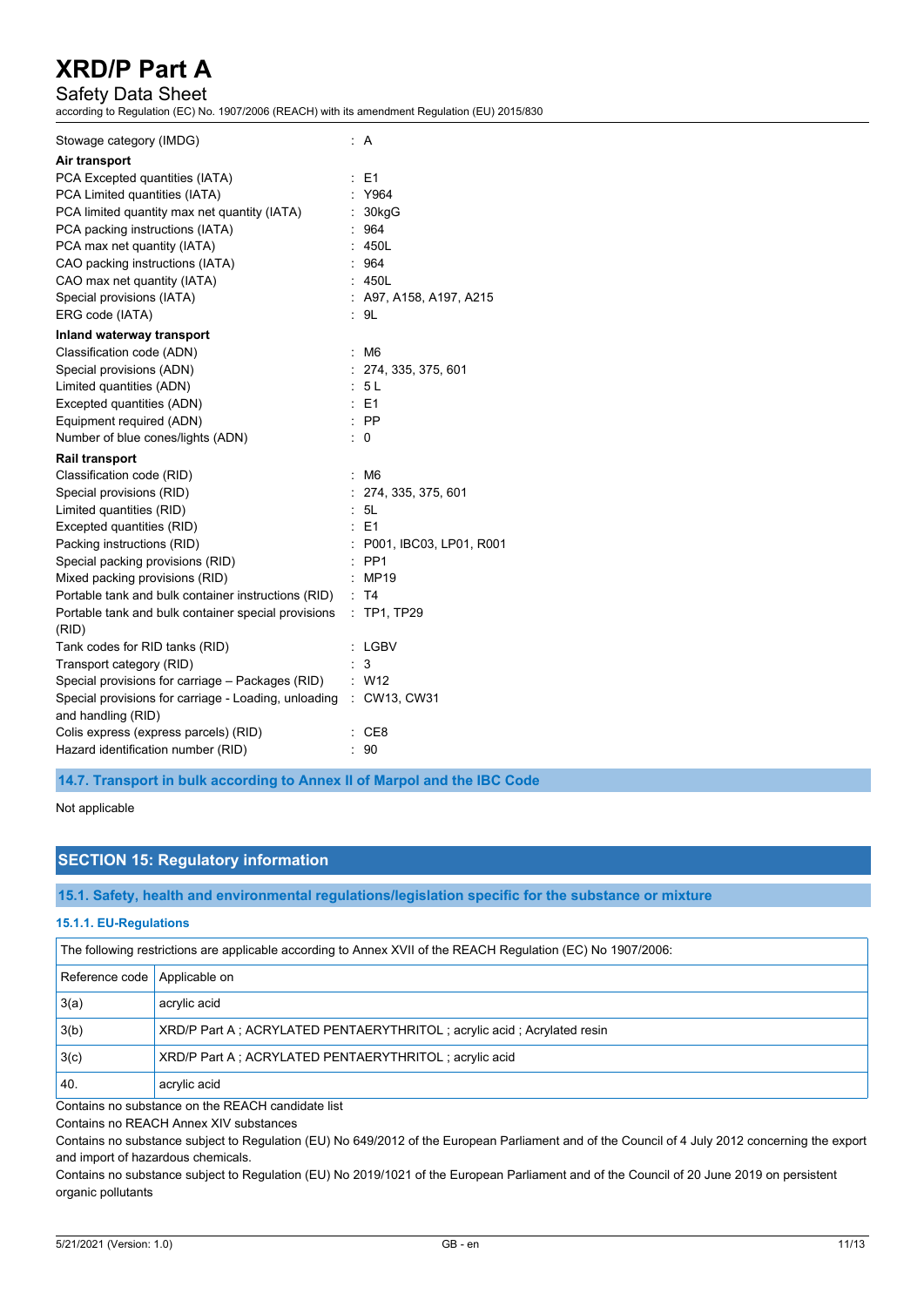### Safety Data Sheet

according to Regulation (EC) No. 1907/2006 (REACH) with its amendment Regulation (EU) 2015/830

VOC content : < 1 %

### **15.1.2. National regulations**

No additional information available

**15.2. Chemical safety assessment**

No chemical safety assessment has been carried out

# **SECTION 16: Other information**

| Abbreviations and acronyms: |                                                                                                 |
|-----------------------------|-------------------------------------------------------------------------------------------------|
| <b>ADN</b>                  | European Agreement concerning the International Carriage of Dangerous Goods by Inland Waterways |
| <b>ADR</b>                  | European Agreement concerning the International Carriage of Dangerous Goods by Road             |
| <b>ATE</b>                  | <b>Acute Toxicity Estimate</b>                                                                  |
| <b>BCF</b>                  | <b>Bioconcentration factor</b>                                                                  |
| <b>BLV</b>                  | Biological limit value                                                                          |
| <b>BOD</b>                  | Biochemical oxygen demand (BOD)                                                                 |
| COD                         | Chemical oxygen demand (COD)                                                                    |
| <b>DMEL</b>                 | Derived Minimal Effect level                                                                    |
| <b>DNEL</b>                 | Derived-No Effect Level                                                                         |
| EC-No.                      | European Community number                                                                       |
| <b>EC50</b>                 | Median effective concentration                                                                  |
| EN                          | European Standard                                                                               |
| <b>IARC</b>                 | International Agency for Research on Cancer                                                     |
| <b>IATA</b>                 | International Air Transport Association                                                         |
| <b>IMDG</b>                 | International Maritime Dangerous Goods                                                          |
| <b>LC50</b>                 | Median lethal concentration                                                                     |
| LD50                        | Median lethal dose                                                                              |
| <b>LOAEL</b>                | Lowest Observed Adverse Effect Level                                                            |
| <b>NOAEC</b>                | No-Observed Adverse Effect Concentration                                                        |
| <b>NOAEL</b>                | No-Observed Adverse Effect Level                                                                |
| <b>NOEC</b>                 | No-Observed Effect Concentration                                                                |
| OECD                        | Organisation for Economic Co-operation and Development                                          |
| <b>OEL</b>                  | Occupational Exposure Limit                                                                     |
| <b>PBT</b>                  | <b>Persistent Bioaccumulative Toxic</b>                                                         |
| <b>PNEC</b>                 | <b>Predicted No-Effect Concentration</b>                                                        |
| <b>RID</b>                  | Regulations concerning the International Carriage of Dangerous Goods by Rail                    |
| SDS                         | Safety Data Sheet                                                                               |
| <b>STP</b>                  | Sewage treatment plant                                                                          |
| ThOD                        | Theoretical oxygen demand (ThOD)                                                                |
| <b>TLM</b>                  | Median Tolerance Limit                                                                          |
| VOC                         | Volatile Organic Compounds                                                                      |
| CAS-No.                     | Chemical Abstract Service number                                                                |